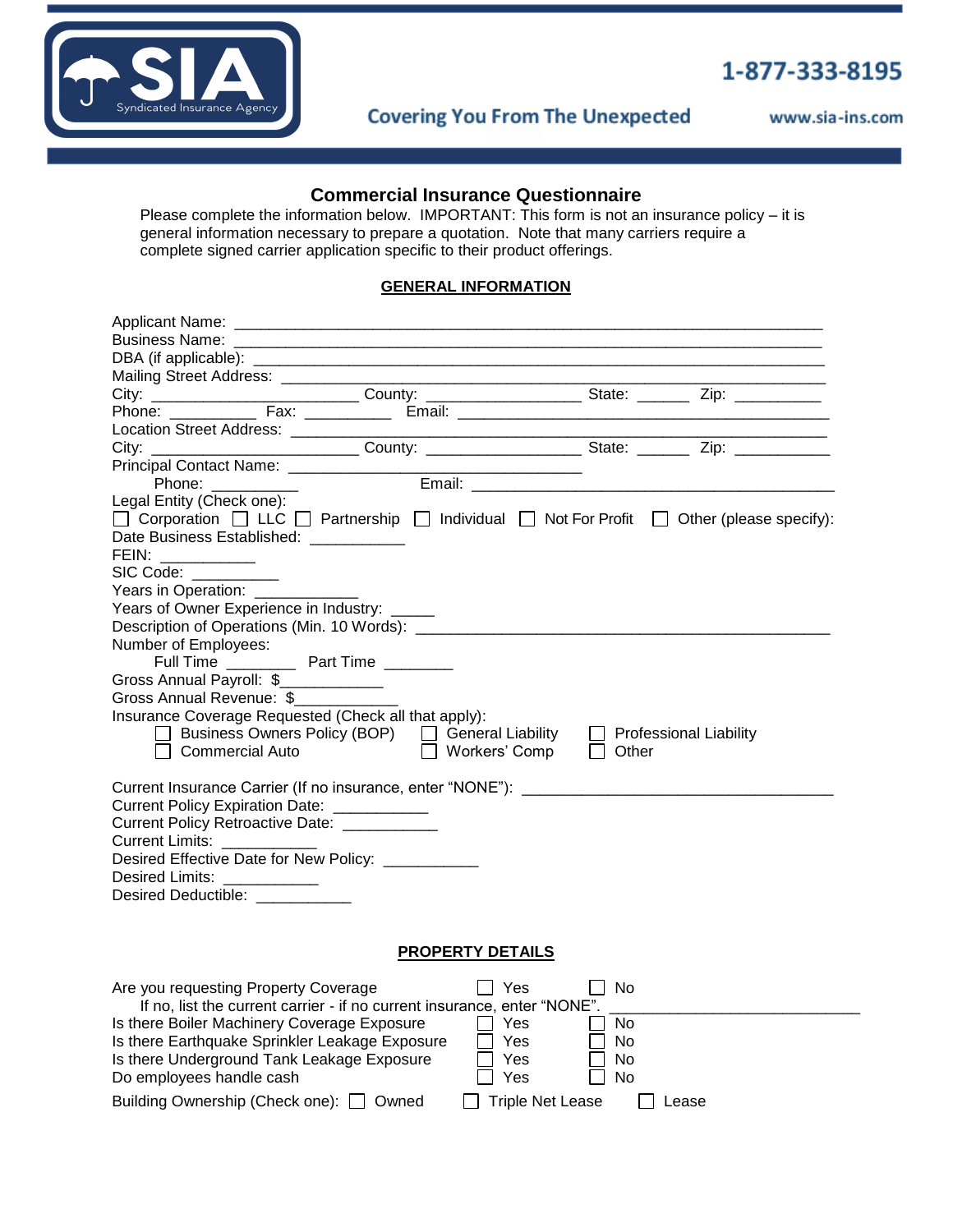| Location 1 Street Address: ______<br>City:                                                                                               |                                                                         |                                                                                                                                                                                                                                |                   |
|------------------------------------------------------------------------------------------------------------------------------------------|-------------------------------------------------------------------------|--------------------------------------------------------------------------------------------------------------------------------------------------------------------------------------------------------------------------------|-------------------|
| <b>Building Information</b>                                                                                                              |                                                                         |                                                                                                                                                                                                                                |                   |
| Insured sq feet: ______                                                                                                                  | Occupied sq feet: _________ Unoccupied sq feet: ________ Total: _______ |                                                                                                                                                                                                                                |                   |
|                                                                                                                                          |                                                                         |                                                                                                                                                                                                                                |                   |
| Construction Type: ______                                                                                                                | Number of stories: _______ % Sprinklered: ______                        |                                                                                                                                                                                                                                |                   |
| Building within city limits: D Yes<br>$\overline{\Box}$ No                                                                               |                                                                         |                                                                                                                                                                                                                                |                   |
| Year Built:<br>Year Renovated (Mandatory if building is greater than 10 years old):                                                      |                                                                         |                                                                                                                                                                                                                                |                   |
| Roof _______                                                                                                                             | Electrical ________ Plumbing ______                                     |                                                                                                                                                                                                                                | Heating/AC ______ |
|                                                                                                                                          |                                                                         |                                                                                                                                                                                                                                |                   |
| <b>Building Security</b>                                                                                                                 |                                                                         |                                                                                                                                                                                                                                |                   |
| Fire Alarm:<br>None<br>Local<br>Burglar Alarm:<br>Local<br>None                                                                          | Central<br>Central                                                      |                                                                                                                                                                                                                                |                   |
| <b>Smoke Detectors:</b><br>None<br>Battery                                                                                               | Hardwired                                                               |                                                                                                                                                                                                                                |                   |
|                                                                                                                                          |                                                                         |                                                                                                                                                                                                                                |                   |
| <b>Property Values</b>                                                                                                                   |                                                                         |                                                                                                                                                                                                                                |                   |
| Building: _____________<br><b>Business Income</b>                                                                                        | Personal Property: ______________                                       | Stock: The Stock of the Stock of the Stock of the Stock of the Stock of the Stock of the Stock of the Stock of the Stock of the Stock of the Stock of the Stock of the Stock of the Stock of the Stock of the Stock of the Sto |                   |
| Annual Gross Revenue: _____________                                                                                                      | Estimate Annual Payroll: _____________                                  |                                                                                                                                                                                                                                |                   |
| Complete the Property section above for all additional locations.                                                                        |                                                                         |                                                                                                                                                                                                                                |                   |
|                                                                                                                                          |                                                                         |                                                                                                                                                                                                                                |                   |
|                                                                                                                                          | <b>GENERAL LIABILITY</b>                                                |                                                                                                                                                                                                                                |                   |
| Are you requesting General Liability Coverage:                                                                                           | $\Box$ Yes                                                              | <b>No</b>                                                                                                                                                                                                                      |                   |
|                                                                                                                                          |                                                                         |                                                                                                                                                                                                                                |                   |
|                                                                                                                                          |                                                                         |                                                                                                                                                                                                                                |                   |
|                                                                                                                                          |                                                                         | <b>No</b>                                                                                                                                                                                                                      |                   |
|                                                                                                                                          |                                                                         |                                                                                                                                                                                                                                |                   |
| Are any autos used exclusively for business use                                                                                          | Yes                                                                     | No                                                                                                                                                                                                                             |                   |
| Do any employees use a personal auto for business use                                                                                    | Yes                                                                     | No                                                                                                                                                                                                                             |                   |
| Are any web based services offered                                                                                                       | Yes                                                                     | No.                                                                                                                                                                                                                            |                   |
| Are credit card payments accepted                                                                                                        | Yes                                                                     | No.                                                                                                                                                                                                                            |                   |
| Is there a program to identify identity theft<br>Is there Underground Tank Leakage Exposure                                              | Yes<br>Yes                                                              | No<br>No                                                                                                                                                                                                                       |                   |
| Is there a Pollution Exposure                                                                                                            | Yes                                                                     | No                                                                                                                                                                                                                             |                   |
|                                                                                                                                          |                                                                         |                                                                                                                                                                                                                                |                   |
|                                                                                                                                          | <b>PROFESSIONAL LIABILITY</b>                                           |                                                                                                                                                                                                                                |                   |
|                                                                                                                                          |                                                                         |                                                                                                                                                                                                                                |                   |
| Are you requesting Professional Liability Coverage:                                                                                      |                                                                         | Yes                                                                                                                                                                                                                            | No                |
| If no, list the current carrier - if no current insurance, enter "NONE".                                                                 |                                                                         |                                                                                                                                                                                                                                |                   |
| Desired Amount of Professional Liability Coverage: ____________________<br>Describe Professional Services offered: (Min. 10 Words): ____ |                                                                         |                                                                                                                                                                                                                                |                   |
|                                                                                                                                          |                                                                         |                                                                                                                                                                                                                                |                   |
| Does your firm provide services outside the U.S.                                                                                         |                                                                         | Yes                                                                                                                                                                                                                            | No                |
| Percentage of Services:<br>% US                                                                                                          | _____% Foreign                                                          |                                                                                                                                                                                                                                |                   |
| Does your firm use Independent Contractors (ICs) or Sub Contractors<br>Full Time                                                         | <b>Part Time</b>                                                        | Yes                                                                                                                                                                                                                            | No                |
| Is there a formal Safety Plan:                                                                                                           |                                                                         | Yes                                                                                                                                                                                                                            | No                |
| What is the percentage of your firm's gross Fees paid to ICs or Sub Contractors last year:                                               |                                                                         |                                                                                                                                                                                                                                |                   |
| Do you request Certificates of Insurance from ICs and Sub Contractors:                                                                   |                                                                         | Yes                                                                                                                                                                                                                            | No                |
| Do you have written agreements on every project:                                                                                         |                                                                         | Yes                                                                                                                                                                                                                            | No                |
| Do ICs and Sub Contractors have written agreements:                                                                                      |                                                                         | Yes                                                                                                                                                                                                                            | No                |
| Do you provide Professional Liability to your ICs and Sub Contractors:                                                                   |                                                                         | Yes                                                                                                                                                                                                                            | No                |